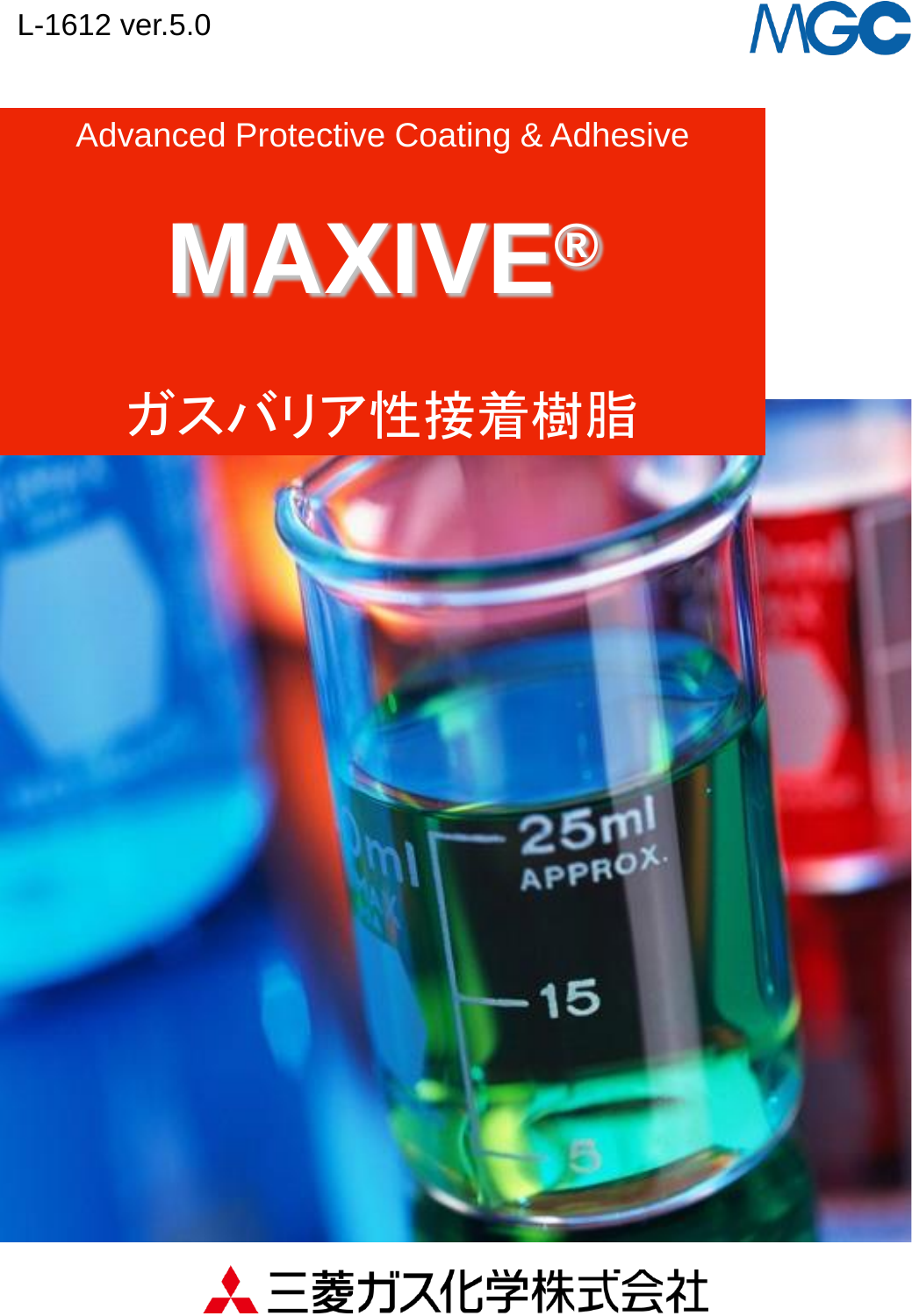

## **MAXIVE®** 特長

- ➢ 優れたガスバリア性
- ➢ 高耐薬品性
- ➢ 接着性
- ➢ 透明性

接着性付与

## 基本性状 **&** 用途

| MAXIVE® 基本性状 |          |      |                      |  |  |  |  |  |
|--------------|----------|------|----------------------|--|--|--|--|--|
|              | 物質       | 色    | 粘度                   |  |  |  |  |  |
| 主剤           | ポリエポキシ樹脂 | 無色透明 | $2000$ mPa $\cdot$ s |  |  |  |  |  |
| 硬化剤          | ポリアミン樹脂  | 無色透明 | $1300$ mPa•s         |  |  |  |  |  |

ガスバリア性や耐薬品性が必要とされる

透明蒸着フィルムへのガスバリア性付与

様々な用途で使用されています。

- MeOHを含む
- 熱硬化性
- 2液型接着剤





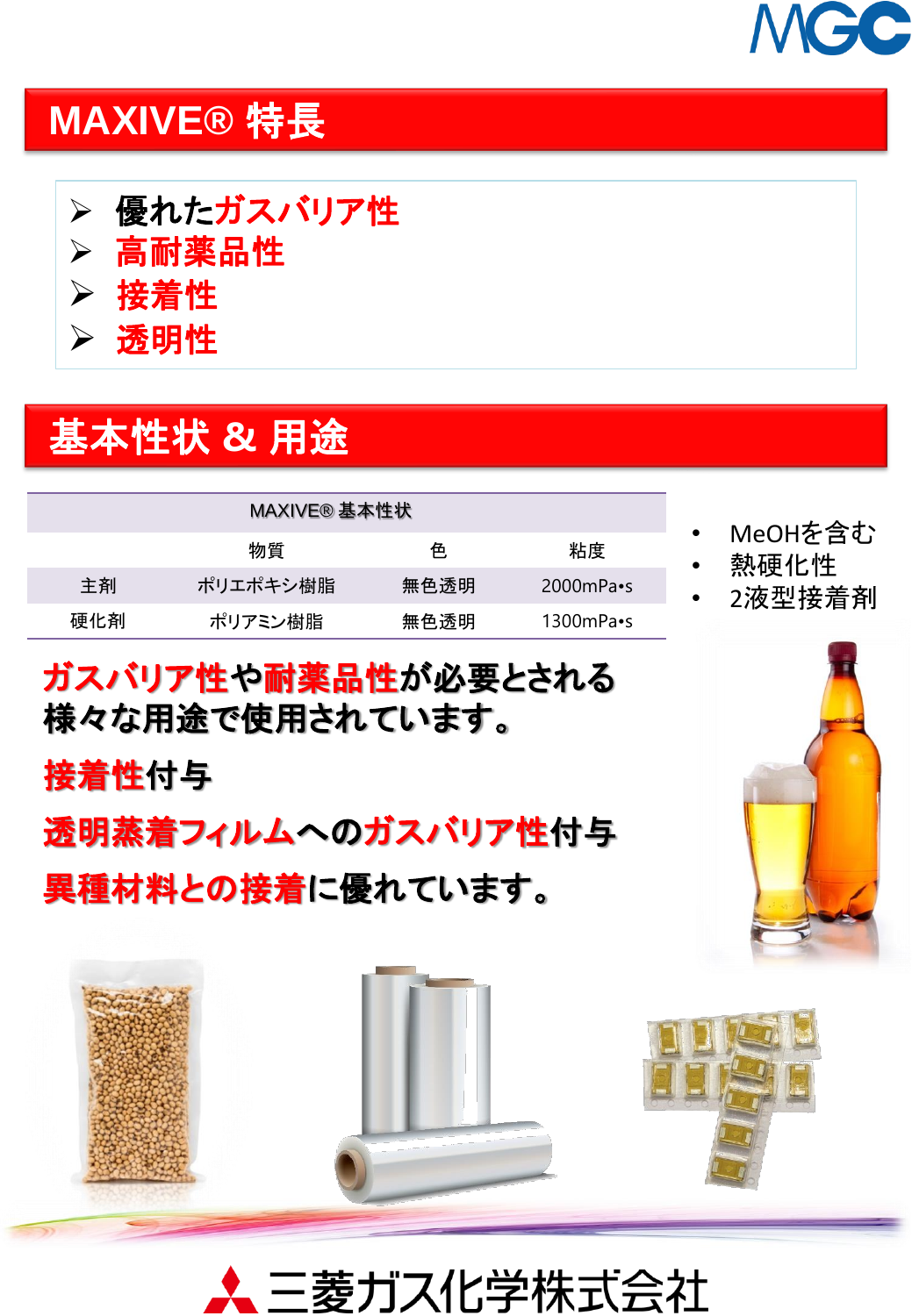

## ラミネートフィルムの接着剤

# **3-IN-1-SYSTEM-**

- 従来のガスバリアフィルムの代替
- ウレタン系接着剤とガスバリアフィルム不要



## 蒸着フィルムの耐ピンホール性向上

耐ピンホール性 **=** 優れた酸素バリア性を維持